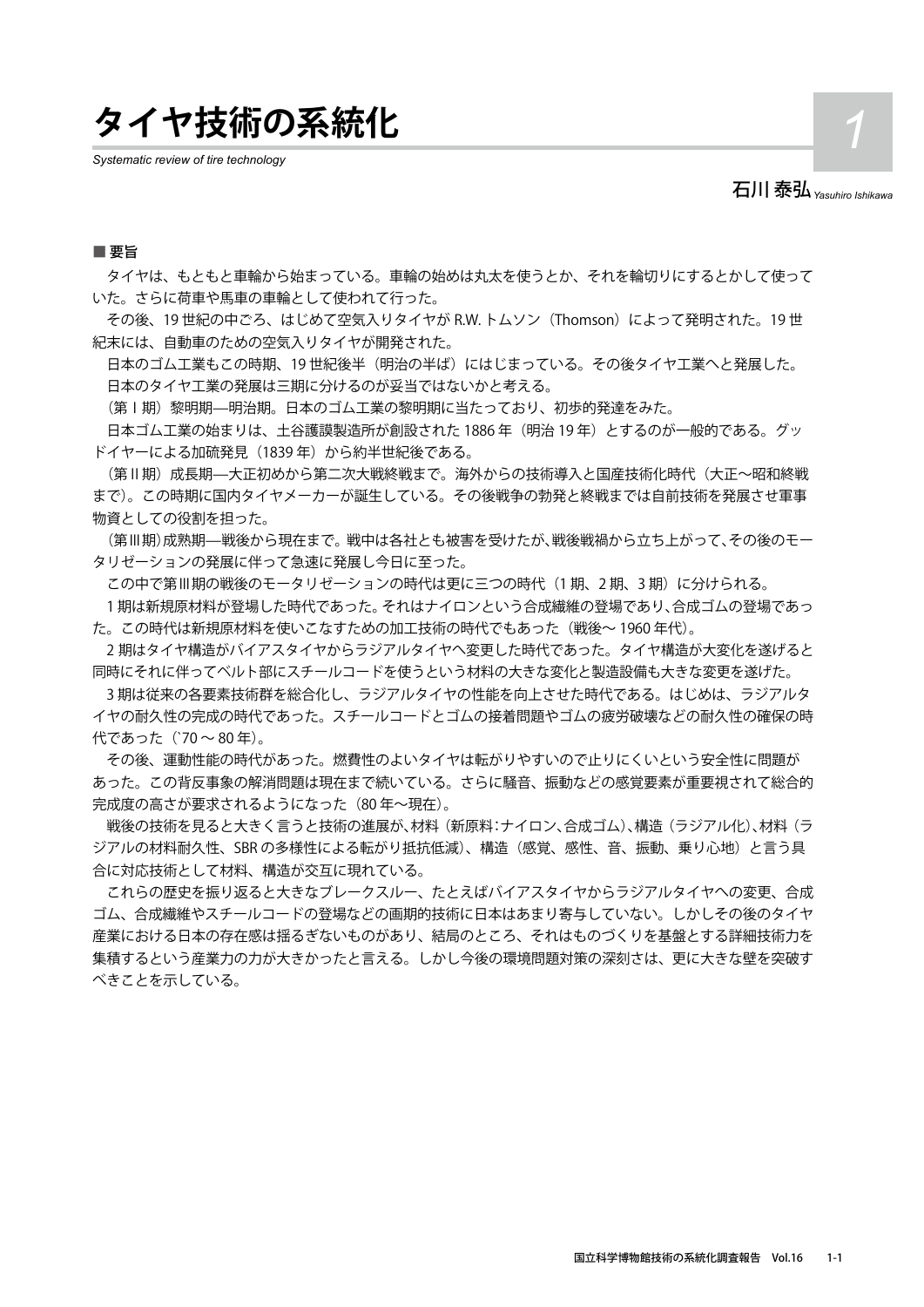The start of tire history is the use of wheels, made from a log or its x-section. In addition, these tires commonly used in cart or horse cart as the wheels. A pneumatic tire was originally invented by R.W. Thomson in the middle of 19<sup>th</sup> century. Then in the end of 19th century a pneumatic tire for automobiles was invented. The start of rubber history in Japanese rubber industries had started at that time, the latter half of 19<sup>th</sup> century. Then the tire industry originated from the rubber industry had been developed. The history of Japanese tire industries are divided into three stages as follows;

#### Stage 1 : the dawn of new age

This period in the Meiji era corresponds to the dawn of new Japanese rubber industry age with the elementary development in Japanese rubber industry. It is generally known that the foundation of Tsuchiya Rubber Industry in 1886 (19 Meiji era) is the start of Japanese rubber industry, approximately fifty years after the invention of vulcanization by C.Goodyear in 1839.

#### Stage 2 : growth age

This period from the beginning of the Taisho era to the end of world war II means the times that a rubber technology had been introduced from the foreign countries. Also domestic industry had been developed in the same period due to an introduction of new technology brought from the foreign countries. The domestic tire manufactures were also founded at the same period. Then domestically—developed tire technology showed the drastic growth during the World War II and played an important role as the military supplies.

#### Stage3 : maturity age

This stage means the age from the end of World War II to the present times. Although the tire manufactures were significantly damaged by the World War II , the tire manufactures rapidly recovered from those damages and then the tire technology drastically developed with the expansion of motorization. This period with developed motorization after the War is divided into three parts.

The primary period is the age that new materials such as Nylon and synthetic rubber were developed. And this period is often compared to the age of the processing technology that new raw materials were adopted for the tire.

The second period is the age that a tire construction was totally changed from bias tires to radial tires. With the significant development of the tire construction, not only the major change of the materials such as the use of steel cord but also the modification of the production equipment has been achieved.

In the third period each elemental technology was assembled, resulting in the further development of the steel radial tire. And the durability of the steel radial tire was completely developed in this period. In other word the third period is the age that the following properties, rubber/steel cord adhesion and fatigue of rubber during the duration of the radial tire had been accomplished.

After this period better motion performances of the tire were required. However, it was well known that the tires with lower rolling resistance had a problem with lower skid resistance. This is still major issue being trade-off each tire performance in the present day. In addition the improvement of ride quality such as the reduction of noise and vibration, was to be more important in the tire performances. Therefore, higher dimension of the balance in tire performances has been required from the 1980's to the present day.

After world war II, many epoch-making technologies have been developed in such as row materials and construction change. Then these changes alternatively took place in the tire technology developments. Considering the tire history, it is difficult to summarize that Japanese tire technologies has contributed to the new technologies as mentioned above. However, recently a presence of Japanese tire technologies has been more recognized in the tire industry, resulting from the consolidation of those technologies. In the next decade the countermeasure for environmental issue will be seriously required and therefore new technology should be developed in order to break through this major issue.

#### ■ Profile

## 石川 泰弘 *Yasuhiro Ishikawa*

#### 国立科学博物館産業技術史資料情報センター 主任調査員

昭和44年 3月 東京工業大学大学院理工学研究科修士課程修<mark>了</mark><br>同 年 4月 横浜ゴム(株)入社 研究所勤務 同 年 4月 横浜ゴム(株)入社 研究所勤務 -<br>平成 5年 10月 - 同社 タイヤ材料設計部長<br>平成 8年 7月 - 同社 材料配合研究室長 同社 材料配合研究室長<br>同社 理事 平成13年 7月 同社 理事<br>平成15年 7月 同社 技師長 平成15年 7月 同社 平成17年 7月 同社 顧問 平成20年 1月 退任 平成13年度~14年度<br>現 在 日本ゴム協会 研究部会 現 在 日本ゴム協会 研究部会 成型加工技術研究分科会主査 工学博士

| 1. はじめに ……………………………………………… 3  |
|-------------------------------|
| 2. タイヤの創牛 ………………………………………… 6  |
| 3.日本ゴム工業の黎明期(初期の配合技術の時代)… 12  |
| 4. 成長期-国産タイヤ工業の創生 …………………… 19 |
| 5. 成熟期-モータリゼーション時代 ………………… 28 |
| 6. ラジアルタイヤの成熟化時代 ……………………… 44 |
| 7. 性能付加を要求されるタイヤに関する各論的記述…67  |
| 8. 技術の流れ総括………………………………………… 74 |
| 登録候補一覧……………………………………………… 81   |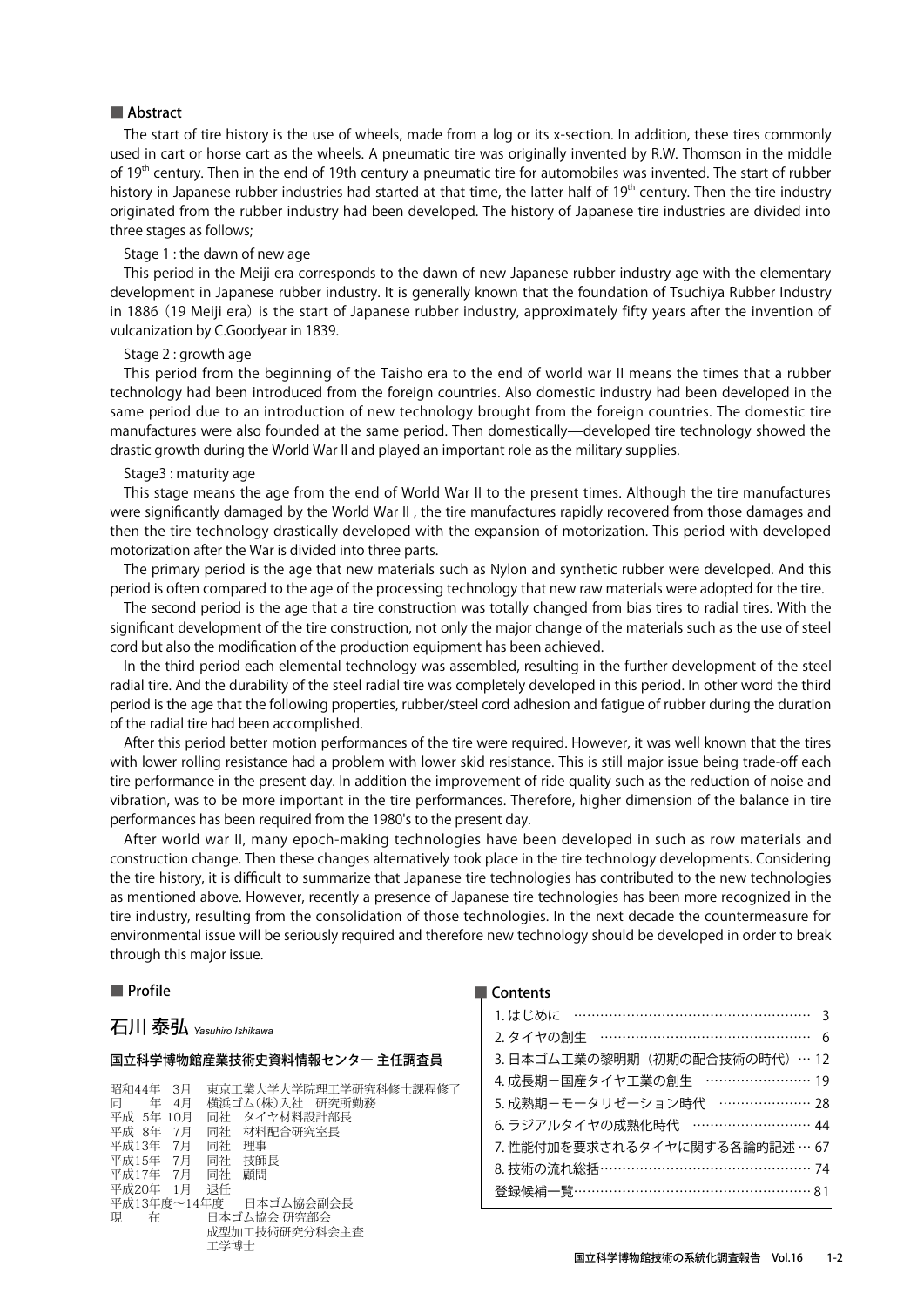# **排気ガスタービン過給機の技術系統化調査** *2*

*Historical Development of Exhaust Gas Turbocharger for Low Speed Marine Diesel Engine*

今給黎 孝一郎 *Koichiro Imakiire*

#### ■ 要旨

1897 年にディーゼル機関が実用化されると、エンジニア達は往復動ポンプをはじめいろいろな方法で機関を 過給し機関出力を増加することを試みた。1905 年からは排気ガスエネルギを有効利用する手法でアルフレッド・ ビュッヒ (Alfred J. Büchi) が活躍した。彼は排気ガスタービン過給の創始者で、ディーゼル機関の排気ガスがま だ相当のエネルギを持っていることに着目し、この排気ガスをタービンに導き圧縮機を回して過給すれば出力が増 え、熱効率が上がることを主張した。一方、排気ガスをどのようにタービンに導くかが大きな課題であった。は じめは当時の蒸気タービンに倣い定圧(静圧)過給を試みたものの当時の過給機効率では難しく、最終的には排気 ガス圧力の高い部分をうまく利用してタービンを回す動圧過給で成功を収めた。これが後の動圧過給の基本となっ た。従って、本調査では過給機調査に先立ち、排気ガスをどのようにして有効に使えるようにしたのか、その手 法について調査した。ビュッヒの貢献により 4 サイクル過給機関は 1925 年に初めて実用化され、1930 年台には 相当普及したが、2 サイクル機関は遅れていた。2 サイクル機関で初のフルターボ運転は我国で昭和 17 年 (1942) に成功し、排気管径の太さを請求範囲とした特許を申請し、昭和19年 (1944)成立した。

1950 年代になると大型船建造が進んだ経緯もあって、2 サイクルディーゼル機関の過給実験が各社で相次いで 成功し、以後 1970 年代半ばまで出力が大きく増加した。この機関出力向上の期間には過給機専業メーカの他にエ ンジンメーカ各社も独自に過給機を開発し多種類の過給機が実現したが、大半の過給機は水冷却型ガスケーシング の過給機であった(MAN NA を除く)。当時、ディーゼル機関は燃料経済の為にすでに粗悪油を使用するようになっ ており、排気ガス中に含まれる亜硫酸成分が燃焼残渣と共にケーシングに付着し、露点に達した硫酸成分が結露し て硫酸腐食を起こす問題が世界各地で多発していた。このような状況に鑑み、昭和 40 年(1965)ガスケーシング を水冷却しない完全無冷却の過給機が国内にて開発された。しかし、この過給機の本格的普及は次の省エネルギの 時代となった。

1978 年(昭和 53 年)に第 2 次石油危機が発生すると原油価格が 3 倍に高騰し世界挙げて省エネルギの時代となっ た。ディーゼル機関はそれまでの動圧過給方式が燃料消費率の優れた静圧過給方式に変わった。静圧過給機関は高 い過給効率が必要でこの要求に応えるために過給機効率が飛躍的に向上する時代となった。過給機単体での最大 効率は 1970 年代半ばには 60% 代であったが、1980 年前半には 65-68% に、更に 1985 年には 70-73% に上がり、 一方ディーゼル機関は同期間に約 22% の大幅な燃料消費率低減を達成した。機関の燃料消費率改善は高効率過給 機採用だけでなく、ロングストローク化、掃気効率改善、燃料噴射系などエンジン技術を駆使して達成したもので あった。ところが燃料消費率の改善により排気ガスボイラのガス入口温度が低すぎて排気ガスボイラの設計が非常 に苦しい事態が生じた。ここで初めて無冷却型過給機が注目されるようになった。

一方、1984 年に過給機効率 72% の高効率過給機が開発されると既に大幅低燃費を達成していた機関では向上し た過給機効率を余剰効率とみなし、この余剰効率を排気ガスエネルギから回収した。即ち、過給機前の排気ガスを 抽出して小さなパワータービンを回して動力回収する省エネルギシステムが考案された。このエネルギを機械動力 としてディーゼル機関に直接返す方法と、電力として船内システムに返す 2 つの方式が出てきたが、1990 年代に なって石油価格が下がり始めるとこのシステムはあまり注目されなくなった。半面経済の回復により機関出力が大 きくなり過給機にとっては従来よりも高い回転数で稼動するようになり信頼性が問われる時代となった。

2000 年代は環境問題がクローズアップし、1980 年代半ばに萌芽のあった省エネルギシステムが大きく再び取り 上げられるようになった。前の時代に比べると機関出力が数倍になり省エネルギ機器による回復エネルギも大きく なった。過給機はディーゼル機関とのマッティングをうまく成立させつつ、一方抽出した排気ガスで駆動するパ ワータービンのエンジアリングを所掌する必要があり、過給機が受け持つ責任範囲が拡大してきた。ハイブリッド 過給機の場合は過給機ロータ軸にパワータービンを内蔵したような機構であり、ディーゼル機関を過給しながら自 らも仕事を取り出すといういわばガスタービンの機能を一部備えるようになった。

2011 年には大気汚染防止のための IMO (国際海事機関) 排気ガス規制 (Tierll) が適用される。機関側は燃焼シ ステム改善のため掃気圧の大幅上昇が必要であり、そのために各社は 2007 年頃から従来よりも大幅に圧力比増加 を図った新型過給機を開発し実用化対応中である。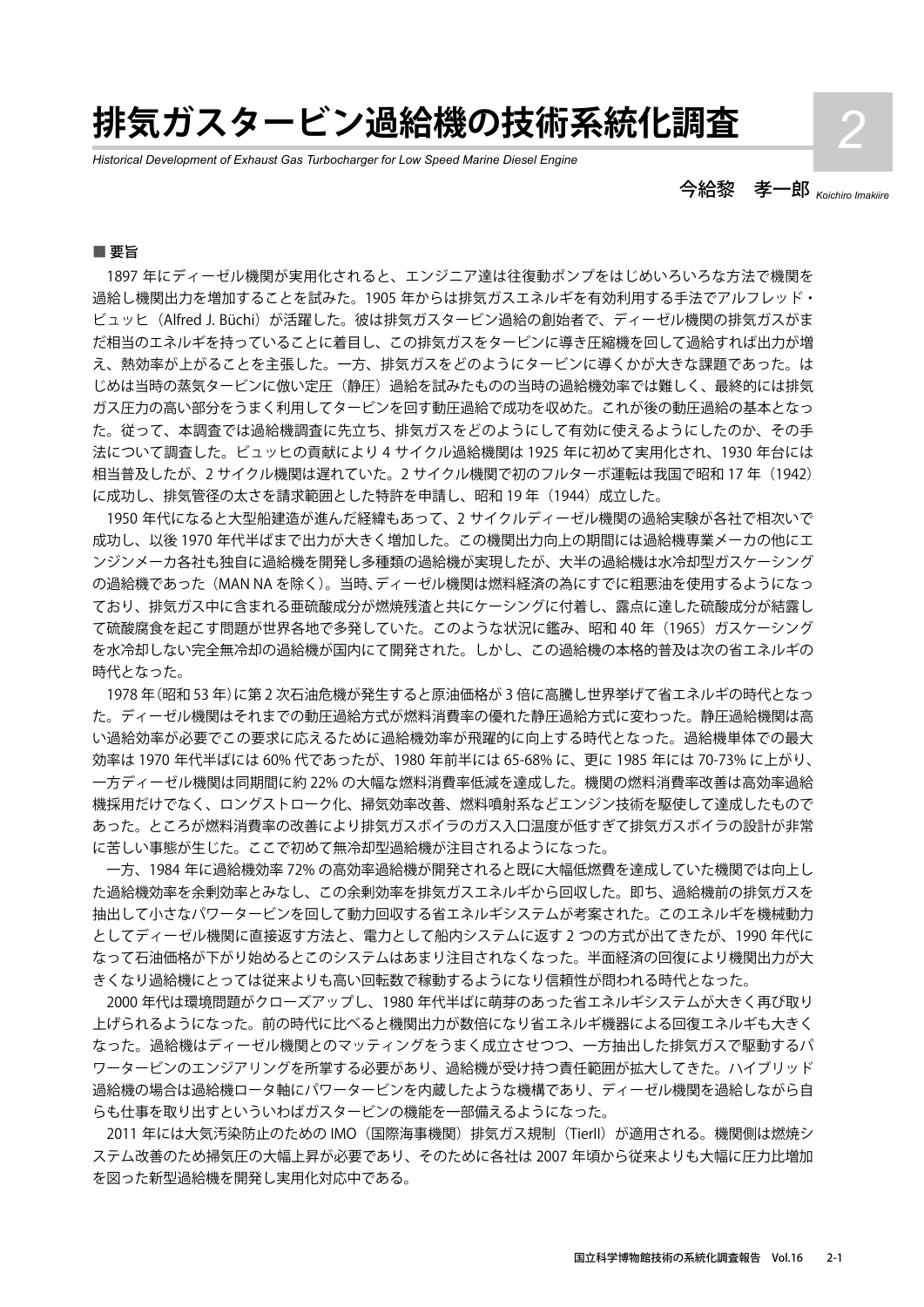Dr. Alfred J. Büchi is well known as a pioneer of turbocharging engines using exhaust gas. The first practical turbocharged engine was built in 1925 by Vulkan Werke in Hamburg. Its turbocharging system was based on the Büchi system of 4 stroke cycle engine. After improving the turbocharging system, many 4 cycle engines were manufactured as the turbocharged type. In Japan, the turbocharging test of 2 stroke cycle engine was performed successfully in 1942, and its exhaust gas manifold system was patented in 1944 by the Japanese government.

New building of the large vessels spread in Japan in the 1950's. To meet the requirement of larger power output of the engines, many turbocharging tests of 2 stroke cycle engine were carried out and successful, therefore, the power output (mean effective pressure) of engine increased remarkably till 1970's.

In this period (1960's), the turbocharger gas casings of the water cooled type suffered from sulfuric corrosion, because the engine had changed to use heavy fuel oil which contained sulfur component. In response to this problem, a turbocharger using a non water cooled gas casing was developed in Japan in 1965 and it proved robust against sulfuric corrosion.

The second oil crisis suddenly occurred in 1978, and then oil prices increased threefold than before. The engine was changed from pulse system to a constant pressure turbocharging system to reduce specific fuel oil consumption (SFOC). SFOC of constant pressure turbocharging system engine was lowered by approximately 22% compared to pulse system engine, around 1980-1985. This also lowered the exhaust gas temperature, which in turn affected the overall exhaust-gas boiler design whether the system was feasible or not. Non water cooled gas casing became advantageous for the boiler system above, because there was 15-20 deg. C difference in exhaust gas temperature after turbine between water cooled gas casings and non water cooled ones. The design of all turbocharger was changed to prevent the contact of exhaust gas on the cooled surface of casings. However, the main design concept of turbocharger remained unchanged.

The turbocharger maximum efficiency was improved remarkably from 65-66 % in around 1980 to 71-72 % in 1984. This occurred after the great SFOC reduction, and therefore a turbo-compound system was developed to recover the energy from exhaust gas equivalent to surplus turbocharger efficiency. However, it disappeared from the market in the 1990's due to lowered oil price than before.

In the 2000's, environmental factor came into focus, and the waste heat recovery system was rejuvenated to contribute to total energy saving system in the ship. Some system were newly developed such as Power turbine combined with Steam turbine for generator, Power turbine generation system (Stand alone type), Hybrid turbocharger system, and Turbo Hydraulic System etc.

High pressure ratio turbochargers are currently ready to be applied to TierII engines to comply with the IMO regulation from all turbocharger suppliers, which were already effective as of 2011.

#### ■ Profile

## 今給黎 孝一郎 *Koichiro Imakiire*

#### 国立科学博物館産業技術史資料情報センター 主任調査員

| 昭和45年 3月 | 鹿児鳥大学工学部機械工学第二学科卒      |
|----------|------------------------|
| 昭和47年 3月 | 鹿児鳥大学大学院工学研究科卒         |
| 昭和47年 4月 | 三菱重工業株式会社 入社           |
| 昭和47年 5月 | 舶用機械設計部へ転任             |
|          | 以後、排気ガスタービン渦給機の開発、設計、牛 |
|          | 産業務、技術サービス等に従事         |
| 平成14年 3月 | 同社退職 エムエイチアイマリンエンジニアリ  |
|          | ング(株)に移籍               |
| 珼<br>在   | エムエイチアイマリンエンジニアリング(株)  |
|          | 船舶サービス技術部専門部長(渦給機)     |
|          | 国立科学博物館産業技術史資料情報センター   |
|          | 主任調杳員                  |
|          |                        |

| 1. はじめに                     | 85  |
|-----------------------------|-----|
| 2. 過給機の基本                   | 86  |
| 3. 過給機の誕生                   | 89  |
| 4. 過給方法の確立と初期の過給機 ……………………  | 92  |
| 5. 過給機の発達 …………………………………………… | 98  |
| 6. 静圧過給機関の実現と過給機効率の向上 ………   | 113 |
| 7. 信頼性と飛散防止                 | 125 |
| 8.転がり軸受と滑り軸受 ……………………………    | 128 |
| 9.省エネルギシステム                 | 132 |
| 10. 可変ノズル過給機 ………………………………   | 137 |
| 11. 過給機構造の収斂 …………………………………  | 139 |
| 系統図…………………………………………………      | 142 |
| あとがき………………………………………………      | 143 |
| 謝辞………………………………………………………     | 143 |
| 登録候補一覧 ……………………………………………    | 144 |
| 専門用語説明…………………………………………      | 145 |
|                             |     |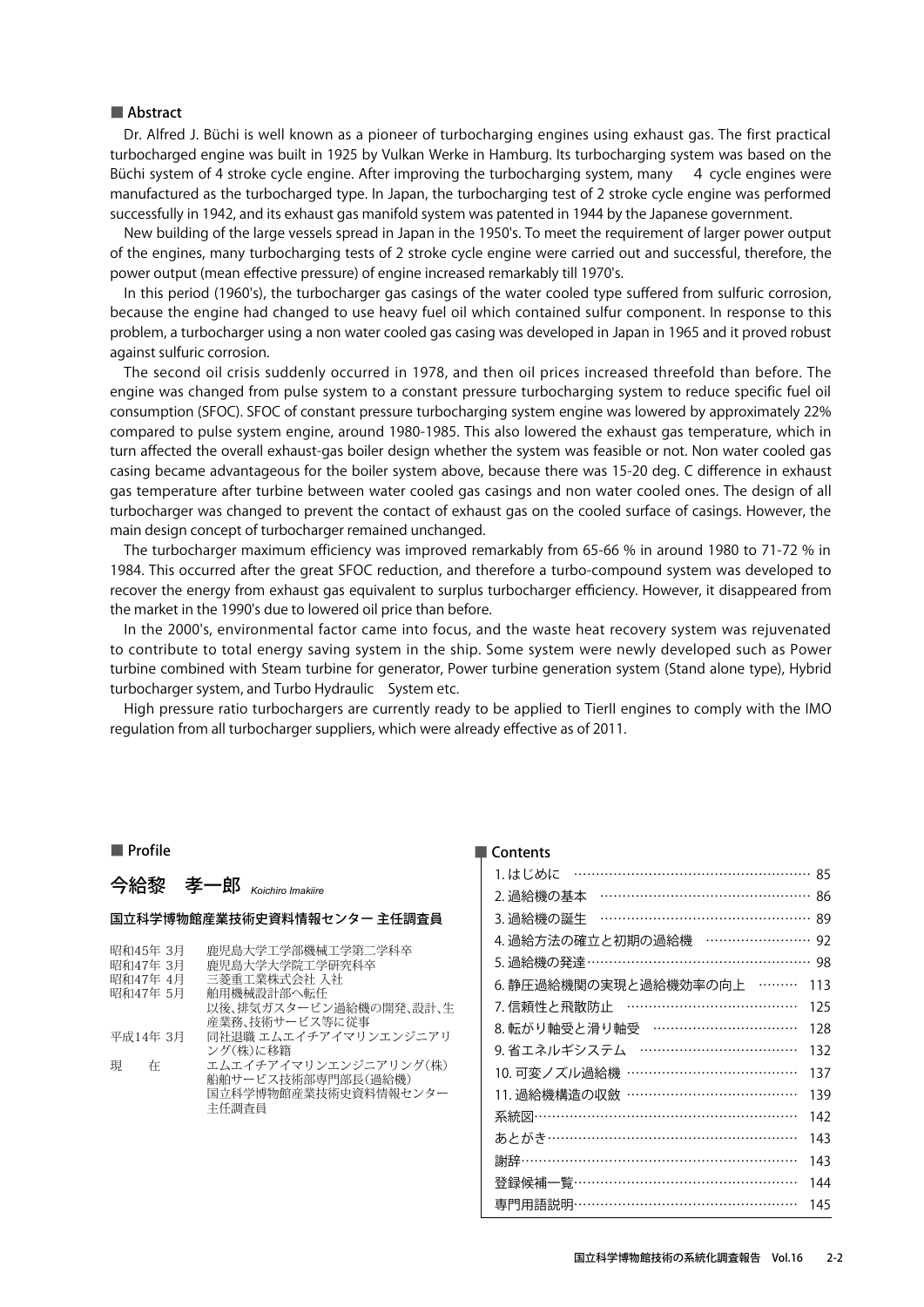## **洗濯機技術発展の系統化調査** *3*

*Historical Development of Electric Washing Machine Technologies*



#### ■ 要旨

日本の家庭用電気洗濯機の歴史はは 1930 (昭和 5) 年、芝浦製作所 (現東芝) がわが国初の撹拌式洗濯機の製作 を開始したときがはじまりである。戦後は、進駐軍の家族向けの受注から立ち上がり、異業種を含め 20 社近くが 参入した。

1953 (昭和 28) 年、物品税が事実上撤廃されるなか、三洋が噴流式一槽式洗濯機を発売すると各社も続き、数 年後には渦巻式一槽式洗濯機が主流となる。

1960 (昭和 35) 年、三洋から二槽式洗濯機が発売され、遠心脱水の威力から需要が伸びた。ローラ絞りに比べ、 はるかに早く乾く。1966 (昭和 41) 年、三菱と東芝から自動二槽式洗濯機が発売され、洗濯行程の自動化が進んだ。

1980 (昭和 55) 年、洗濯物の量が増える中で、脱水槽ですすぎと脱水を行なう同時進行型洗濯機が開発された。

1965 (昭和 40) 年に渦巻式全自動洗濯機が開発され、つづいて液体バランサ、マイコン、各種センサ、インバー タ技術が進化し、洗濯性能が向上した。全自動洗濯機は、1980(昭和 55)年ころから忙しい主婦の共感を得て伸 びはじめ、1990 年には販売数量でついに二槽式洗濯機を追い越した。

2000 年(平成 12)年に発売されたドラム式と、タテ型の洗濯乾燥機は。静音化と高性能が受けて普及がはじまっ た。共働きの主婦、あるいはマンションなど共同住宅では、近所に気兼ねのない夜の洗濯と乾燥が必要な時代になっ てきたのである。

本報告書では、わが国で撹拌式洗濯機の製作を始めて以来、これまでに開発されてきた各種の洗濯方式の経過を、 洗濯機技術発展の系統化としてまとめた。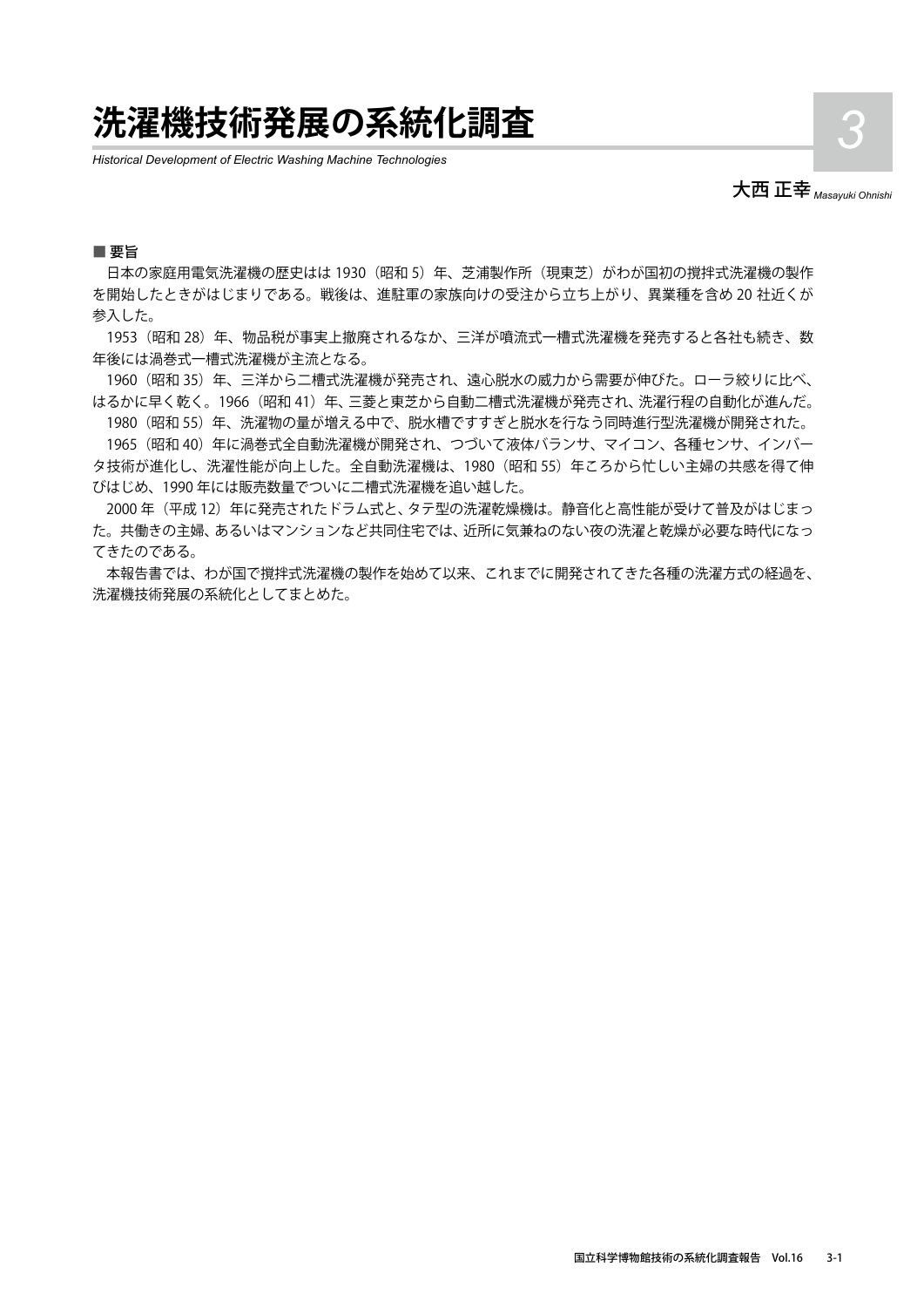In this report, we describe the evolution of the washing machine technology development in Japan.

The history of the domestic electric washing machine in Japan started in 1930 when Shibaura Engineering Works (now Toshiba) began producing the agitator-type washing machine.

Orders from occupation troops for their families started coming in, and about 20 companies, including companies from other industries, entered after the world war II.

Sanyo introduced the pulsator side-type washing machine to the domestic market when the Japanese commodity tax was abolished in 1953. Other companies followed, and the pulsator bottom-type machine became main stream several years later.

The twin-tub washing machine was put on the market by Sanyo in 1960 when the powers of centrifugal dehydration become known, and sales expanded.

The centrifugal dehydration allowed much quicker drying than a wringer.

In 1966, the automatic twin-tub washing machine was developed by Mitsubishi and Toshiba, and it has advanced the automations of laundry process.

By 1980, the amount of laundry done in household increased, and the automatic twin-tub washing machine was developed in response. It could simultaneously rinse and dehydrate and came with a dewatering bin.

A pulsator bottom-type automatic washing machine was developed in 1965 and later expanded to include a liquid balancer, microcomputer, various sensors, and inverter technologies.

The performance of the automatic washing machines that applies these new technologies significantly improved.

The automatic washing machine started becoming very popular with busy housewives around 1980, and it finally outsold the twin-tub washing machine.

It became famous as a quiet, efficient machine. In 2000, drum-type and the vertical-type machines were then put on the market, and both of them sold well gradually.

In the present day, many households are comprised of dual-income families dwelling in condominiums and apartment houses, and laundry must be done at night. It is important to have a quiet machine so as not to disturb any neighbors in the vicinity.

### ■ Profile

### 大西 正幸 *Masayuki Ohnishi*

#### 国立科学博物館産業技術史資料情報センター主任調査員

| 昭和37年3月  | 姫路工業大学(現兵庫県立大学)機械工学科卒業     |
|----------|----------------------------|
| 昭和37年4月  | 東京芝浦電気株式会社(現株式会社東芝)入社      |
|          | 家電機器事業部、ランドリー機器および調理機      |
|          | 器その他の設計、開発に従事              |
|          | 技術部長、商品企画部長、技師長、技監         |
| 平成元年4月   | 日本電機工業会 電気洗濯機技術専門委員会       |
|          |                            |
| ~平成6年3月  | 委員長                        |
| 平成6年3月   | 同社退職                       |
| 平成6年4月   | 東芝ホームテクノ株式会社入社             |
|          | 常務取締役技師長                   |
| 昭和12年3月  | 同社定年退職                     |
| 平成12年4月  | 有限会社テクノライフ設立<br>代表取締役<br>現 |
|          | 在に至る                       |
| 平成14年4月  | 東京都立工業高等専門学校<br>設計工学<br>非常 |
|          | 勤講師                        |
| 平成16年3月  | 新潟大学大学院 自然科学研究科エネルギー基      |
|          | 礎学科専攻 博士後期課程修了 博士(工学)      |
| 平成22年 4月 | 国立科学博物館 産業技術史資料情報セン        |
|          |                            |
|          | ター 主任調査員                   |
| 会員       | 道具学会(家電研究会)                |
| 著書       | 「雷気釜でおいしいご飯が炊けるまで」         |
|          | 技報堂出版2006年                 |
|          | 「電気洗濯機100年の歴史」             |
|          | 技報堂出版2008年                 |
|          | 「生活家電入門 発展の歴史としくみ」         |
|          | 技報堂出版2010年                 |
|          |                            |

| 1.はじめに …………………………………………149                                                               |
|------------------------------------------------------------------------------------------|
| 2. 電気洗濯機の誕生 …………………………………151                                                             |
| 3. 国産第一号洗濯機から戦後揺籃期 ………………159                                                             |
| 4. 一槽式洗濯機と遠心脱水機 ………………………165                                                             |
| 5. 二槽式洗濯機と自動二槽式洗濯機 ………………175                                                             |
| 6. 全自動洗濯機と衣類乾燥機 ………………………187                                                             |
| 7. ドラム式とタテ型洗濯乾燥機                                                                         |
| $\cdots \cdots \cdots \cdots \cdots \cdots \cdots \cdots \cdots 215$<br>8. まとめ 洗濯機技術の系統化 |
|                                                                                          |
|                                                                                          |
|                                                                                          |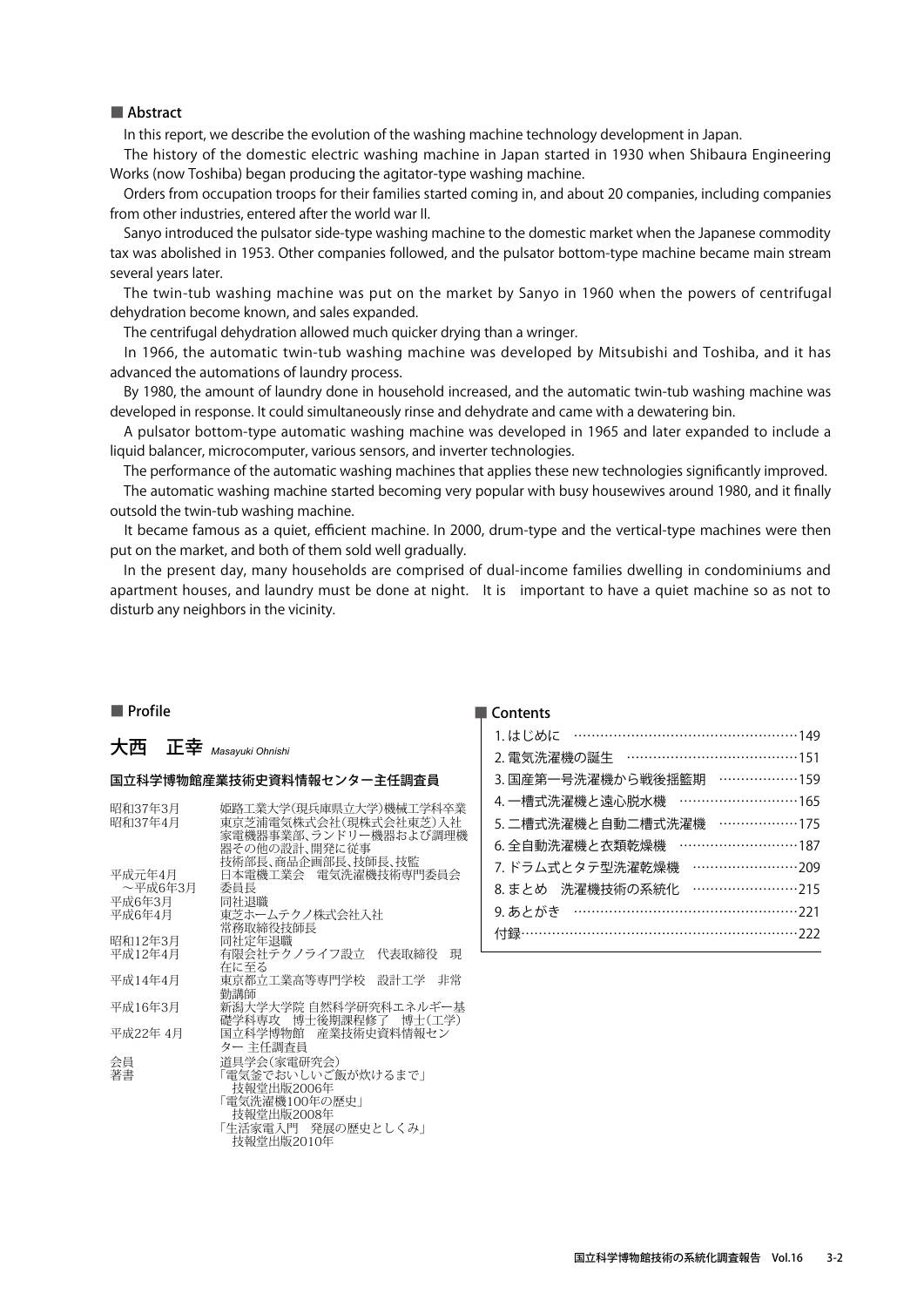## **染料技術発展の系統化調査** *4*

*Systematic Survey of Dye Technologies*

瀧本 浩 *Hiroshi Takimoto*

#### ■ 要旨

アルタミラ洞窟壁画は旧石器時代のものと言われているが、これを描いた人間は何の目的でこれを描いたのであろうか? 狩猟の成功を祈ったのか、あ るいは祝ったのか定かではないが、祈りや喜怒哀楽の思いを表現・記録することは人間の本能的欲求と思われる。ここで用いられた色材は天然の無機顔 料であるが、動植物に由来する天然の有機色材が太古の昔から広範に利用されている。ローマ時代、皇帝だけが身に着けることを許された紫色の衣類は、 地中海で採れた目の分泌物(後世の研究によりジブロムインジゴであることが判明)によって染められたものだと言われているが、相当に貴重なもので あったと考えられる。一方、エジプトのミイラを包んだ布は、インジゴやあかね(アリザリン)で染められているが、その目的は色ではなく防腐にある と考えられている。色とは別の機能も利用するケースはそのほかにも、藍の防虫性などがよく知られている。さらには、草木染に用いられている材料が 漢方薬として医療にも使われていることも多い。医食同源と言う言葉がよく使われるが、医色同源ともいえそうである。

繊維(衣類、紙)用の染料に話を戻すと、その後、長い間、木綿、絹、羊毛などの天然繊維からなる繊維は天然染料によって染められてきたが、1856 年、 パーキンによって、最初の合成染料モーブが発明され、これをきっかけとしてヨーロッパの化学会社によって多くの合成染料が開発され、天然染料を駆逐 していった。

1930 年ころからは、合成繊維が誕生し、これを染めるための合成染料が開発されてきた。また、1980 年ころから、プリンター(感圧、感熱、インクジェッ ト、昇華転写、電子写真)、ディスプレイ(カラーフィルター、偏光膜、有機 EL、G-H 型液晶)、光記録媒体(CD-R、DVD-R)等などのエレクトロニク ス分野で染料・顔料が利用されるようになり、私たちの生活は益々、便利快適なものになってきた。

また、染料は、ファインケミカルのルーツとして、農薬や医薬の開発に寄与すると共に、そのシナージー効果により、染料もさらに発展してきた。 日本の染料会社の多くは、製鉄用のコークス生産に伴う副産物の有効利用あるいは国策による染料の国産化から出発している。コークスは石炭を乾留し て作るが、その際タールが副生する。このタール中のベンゼン、ナフタレン、アセナフテンあるいはアントラセンなどを利用して、アニリン、ナフトール あるいはアントラキノンなどの染料中間体を製造し、さらに染料を製造する。かつて、染料工業は化学工業の中のハイテク部門であった。

第一次世界大戦(1914~1918)以前は、ヨーロッパ特にドイツメーカーからの輸入品が日本市場を席巻していたが、戦争でドイツからの輸入が止まっ たため、比較的製造の容易な硫化染料を主に日本メーカーも生産に乗り出した。例えば、大正 3 年 (1914 年)、三井鉱山㈱ (現三井化学㈱) は東京工 業試験所の人材及び技術を活用してアリザリンレッドの製造を始め、大正 5 年、国策会社として日本染料製造㈱(現住友化学㈱)が設立され染料製造 を開始した。

大戦後、輸入が再開されると、日本の染料会社は大打撃を受けたが、政府の保護(関税、補助金等)のもと、国内生産は順調に拡大していった。 その後、第二次世界大戦に入り、染料工業も軍需産業化し、戦災により多大な被害をこうむり、荒廃が著しかった。戦後は、朝鮮特需など一時的に

好調な時期もあったが、全体としては不況が続き、カルテルなどによる生産調整なども行ったが、低迷が長く続いた。 技術的には、連合軍により押収されたドイツの研究資料が PB レポートとして公開され、日本の染料メーカーもこれを活用して技術レベルの向上を図っ たが、特許切れ品の国産化あるいはマイナーチェンジに留まっていた。

1960 年頃から、ポリエステル繊維用の分散染料を主体に、欧米の染料会社に追いつき、追い越すことを目標に技術開発を進め、1990 年頃には、ほぼ その目標を達成した。しかし、相前後して、インド、インドネシア、韓国あるいは中国の染料会社が、円高騰の影響も有り、日本の染料会社を脅かすよ うになってきた。日本の化学会社は、染料部門を分社化し、欧米メーカーと合弁会社を作ったり、合併したりして対応したが状況は好転せず、今日では、 繊維用染料の生産については、大部分をインドや中国などに移管した。

大量生産品目について言えば、特許権が失効し、性能的にも実用上問題のないレベルまで向上し、単なる価格競争に陥ってしまっては、日本や欧米 の染料会社に勝ち目はなかった。また、更に性能を上げて差別化するべく R&D を行っても、そのコストを価格に反映できない状態にあり、現在のよう な状況も止むを得ないものと言える。

しかし日本の化学会社は、繊維用染料の開発で培った技術蓄積を利用して、1980 年頃から、色素をキーマテリアルとするエレクトロニクス部材・商 品の開発に、電気・精密機器メーカーと一体となって注力し、今日でも、この分野に於いて世界をリードしている。代表的なものとして以下のようなも のが挙げられる。

#### \* プリンター用材料

 インクジェットプリンター及び昇華転写プリンター用色素 電子写真(いわゆるゼロックス)用有機感光体(OPC:Organic Photo Conductor)、 トナー用色素及び帯電制御剤 青焼き・感圧・感熱プリンター用色素(安定化ジアゾニウム塩、カップラー、ロイコ染料など)

\* ディスプレイ用材料

カラーフィルター、偏光膜、プラズマディスプレイ用色素

ゲストーホスト型液晶ディスプレイ、有機 EL ディスプレイ用色素

\* 光記録媒体用材料

CD-R、DVD-R 用色素

これらの分野では、欧米染料メーカーは完全に立ち遅れ、またアジアのメーカーも未だそこまでの技術レベルには至っていないようであるが、油断は 禁物で更なる技術開発が求められる。

なお、これらの新しい分野において成功裏に商品開発を進めることが出来た背景として、繊維用染料の開発で培われた染料の合成技術(色目の微調整、 耐久性の向上、不純物の除去·精製など)に加えて、極微細な表面分析技術、マイクロカプセル化技術、逆浸透膜 (RO:Reverse Osmosis) による脱塩· 精製・濃縮技術、微粒子の表面修飾技術、赤外線 LED 技術、錯体化学など多くの分野で進化した技術を利用することができたことが大きな要因として挙 げられる。

今後の色素の応用展開としては、エコロジー関連、医療関連などが挙げられる。これまでの技術の蓄積を生かして、更なる発展を遂げることを期待する。

#### <参考文献>

要旨、1はじめに、2色素概説を含め、本調査報告書全般にわたって、細田 豊:『新染料化学』 ㈱技報堂出版(昭和 38 年発行)及び『合成染料技術の歴史』 化成品工業協会編(1997 年 11 月発行)を参考とした。